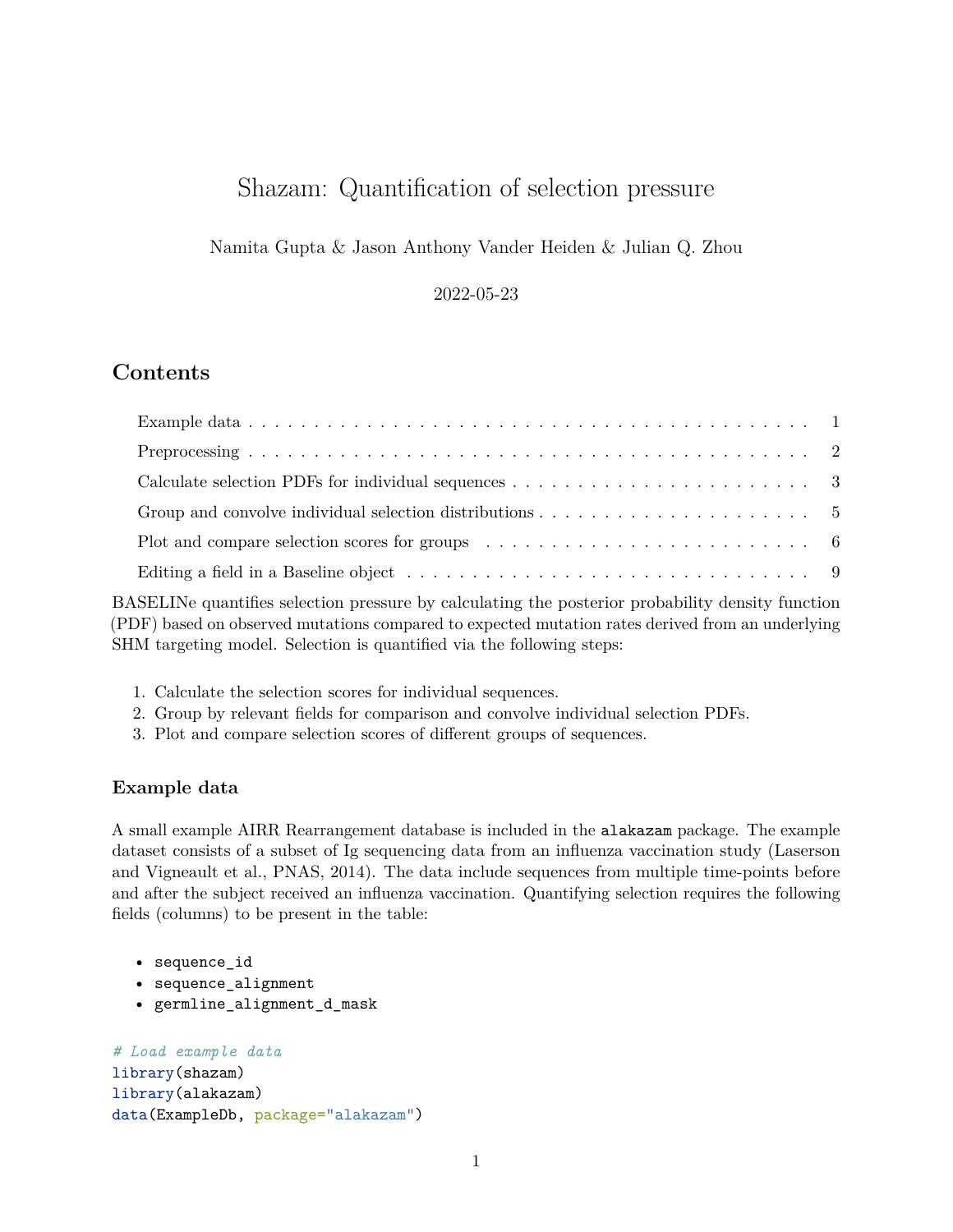## <span id="page-1-0"></span>**Preprocessing**

Before starting the selection analysis, data need to be prepared in one of two ways:

- 1. Constructing clonal consensus sequences.
- 2. Incorporating lineage information.

#### **Constructing clonal consensus sequences**

Individual sequences within clonal groups are not, strictly speaking, independent events and it is generally appropriate to only analyze selection pressures on an effective sequence for each clonal group. The collapseClones function provides one strategy for generating an effective sequences for each clone. It reduces the input database to one row per clone and appends clonal\_sequence and clonal\_germline columns which contain the consensus sequences for each clone.

```
# Collapse clonal groups into single sequences
clones <- collapseClones(ExampleDb, cloneColumn="clone_id",
                         sequenceColumn="sequence_alignment",
                         germlineColumn="germline_alignment_d_mask",
                         regionDefinition=IMGT_V,
                         method="thresholdedFreq", minimumFrequency=0.6,
                         includeAmbiguous=FALSE, breakTiesStochastic=FALSE,
                         nproc=1)
```
#### **Incorporating lineage information**

For each clone, lineage information can be incorporated following these steps:

```
# Subset to sequences with clone_id=3170
db_3170 \leftarrow subset(ExampleDb, clone_id == 3170)
dim(db_3170)
colnames(db_3170)
# Generate a ChangeoClone object for lineage construction
clone_3170 <- makeChangeoClone(db_3170, seq="sequence_alignment", germ="germline_alignment")
# Run the lineage reconstruction
dnapars exec <- "/usr/local/bin/dnapars"
graph_3170 <- buildPhylipLineage(clone_3170, dnapars_exec, rm_temp=TRUE)
# Generating a data.frame from the lineage tree graph object,
# and merge it with clone data.frame
graph_3170_df <- makeGraphDf(graph_3170, clone_3170)
dim(graph_3170_df)
colnames(graph_3170_df)
```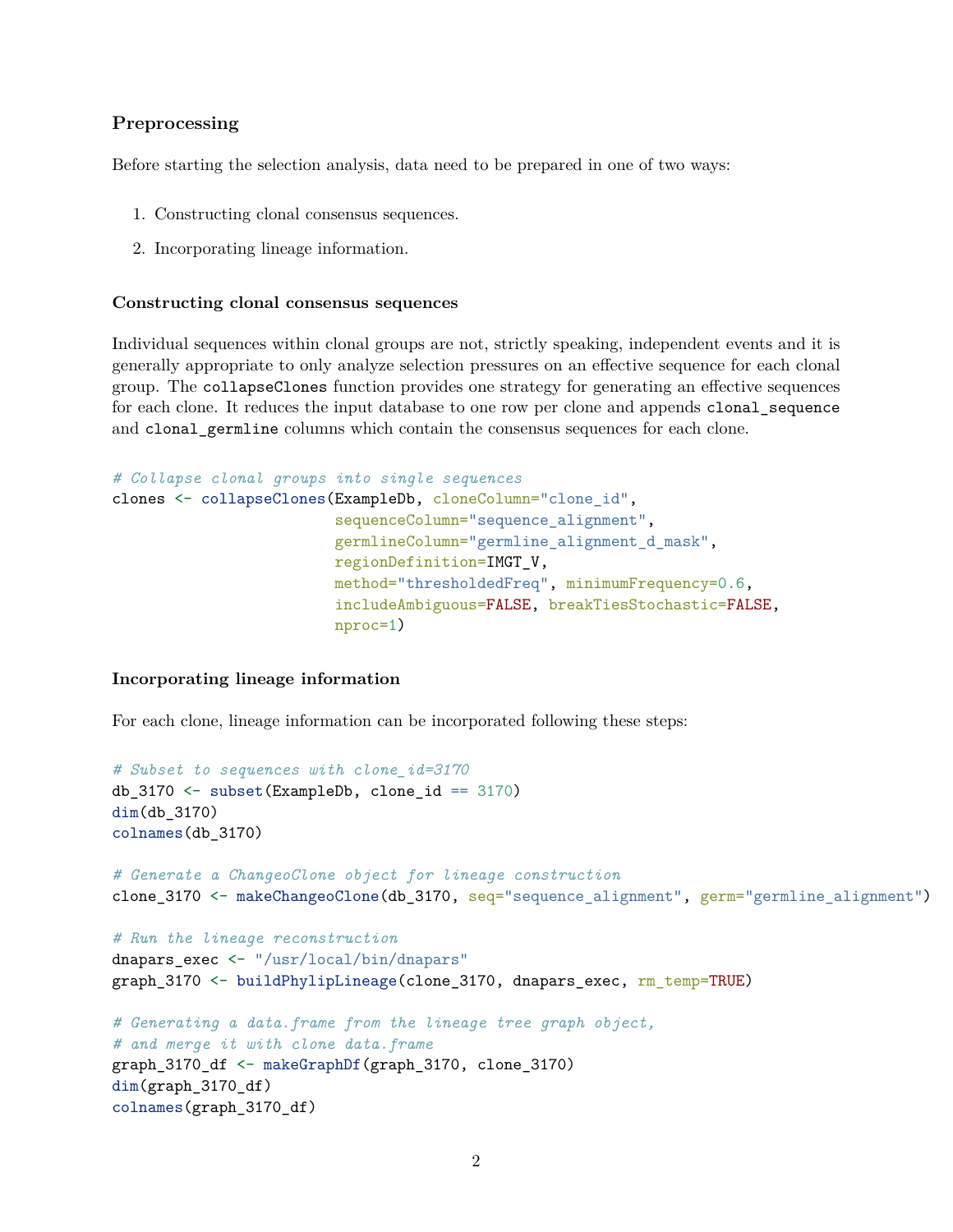makeGraphDf creates a data.frame with the column parent\_sequence, which can be used to analyze mutations for each sequence relative to their parent\_sequence.

# <span id="page-2-0"></span>**Calculate selection PDFs for individual sequences**

Selection scores are calculated with the calcBaseline function. This can be performed with a single call to calcBaseline, which performs all required steps. Alternatively, one can perform each step separately for greater control over the analysis parameters.

# **Calculating selection in multiple steps**

Following construction of an effective sequence for each clone, the observed and expected mutation counts are calculated for each sequence in the clonal\_sequence column relative to the clonal\_germline. observedMutations is used to calculate the number of observed mutations and expectedMutations calculates the expected frequency of mutations. The underlying targeting model for calculating expectations can be specified using the targetingModel parameter. In the example below, the default HH\_S5F is used. Column names for sequence and germline sequence may also be passed in as parameters if they differ from the Change-O defaults.

Mutations are counted by these functions separately for complementarity determining (CDR) and framework (FWR) regions. The regionDefinition argument defines whether these regions are handled separately, and where the boundaries lie. There are several built-in region definitions in the shazam package, both dependent upon the V segment being IMGT-gapped:

- IMGT\_V: All regions in the V segment, excluding CDR3, grouped as either CDR or FWR.
- IMGT\_V\_BY\_REGIONS: The CDR1, CDR2, FWR1, FWR and FWR3 regions in the V segment (no CDR3) treated as individual regions.
- IMGT VDJ: All regions, including CDR3 and FWR4, grouped as either CDR or FWR. This RegionDefinition is initially empty, and one is created on the fly for each set of clonally related sequences.
- IMGT\_VDJ\_BY\_REGIONS: CDR1, CDR2, CDR3, FWR1, FWR, FWR3 and FWR4 regions treated as individual regions. This RegionDefinition is initially empty, and one is created on the fly for each set of clonally related sequences.

Users may define other region sets and boundaries by creating a custom RegionDefinition object.

```
# Count observed mutations and append mu_count columns to the output
observed <- observedMutations(clones,
                              sequenceColumn="clonal_sequence",
                              germlineColumn="clonal_germline",
                              regionDefinition=IMGT_V, nproc=1)
# Count expected mutations and append mu_exptected columns to the output
expected <- expectedMutations(observed,
                              sequenceColumn="clonal_sequence",
                              germlineColumn="clonal_germline",
                              targetingModel=HH_S5F,
                              regionDefinition=IMGT_V, nproc=1)
```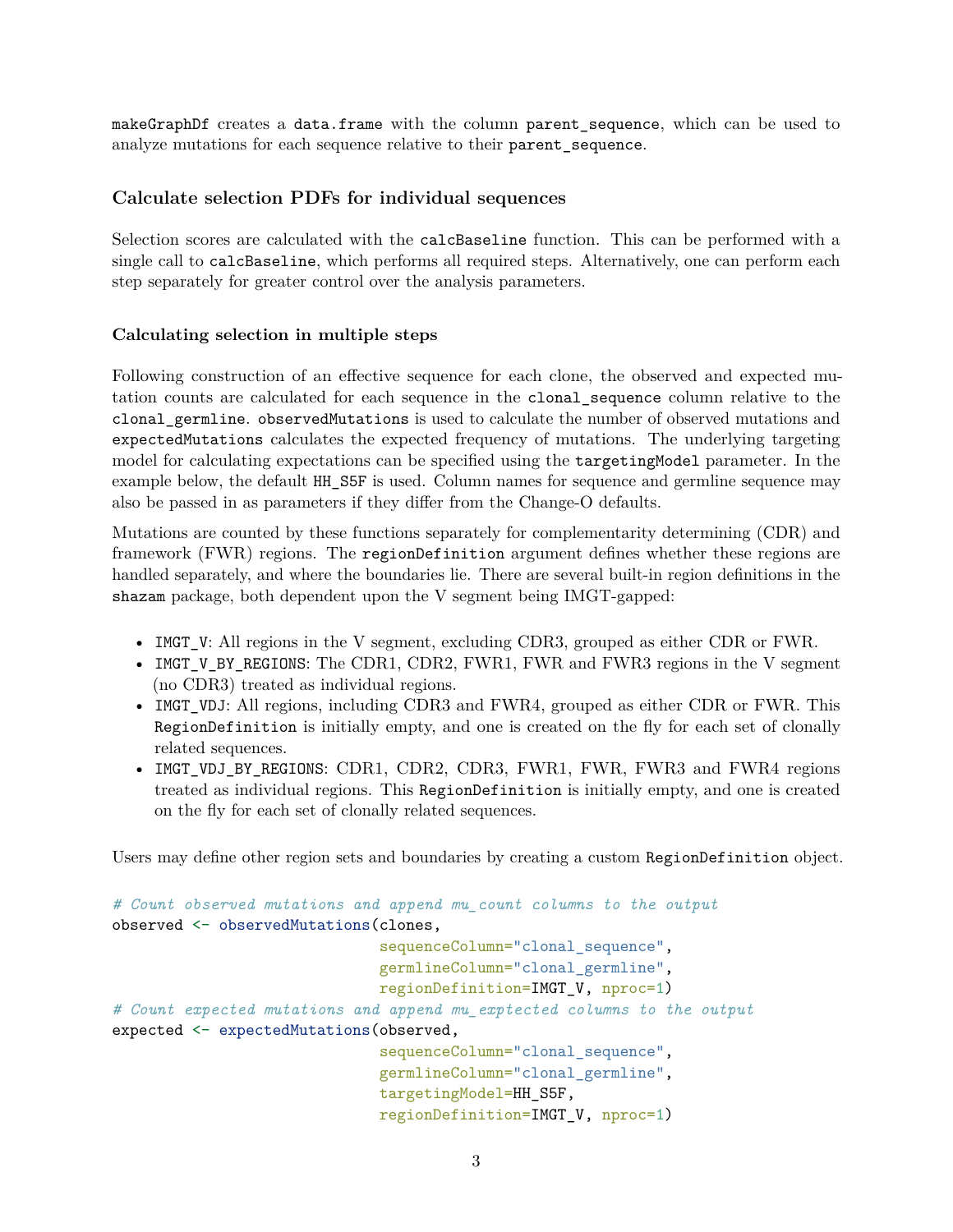The counts of observed and expected mutations can be combined to test for selection using calcBaseline. The statistical framework used to test for selection based on mutation counts can be specified using the testStatistic parameter.

```
# Calculate selection scores using the output from expectedMutations
baseline <- calcBaseline(expected, testStatistic="focused",
                         regionDefinition=IMGT_V, nproc=1)
```
## calcBaseline will use existing observed and expected mutations, in the fields: mu\_count\_cdr

#### **Calculating selection in one step**

It is not required for observedMutation and expectedMutations to be run prior to calcBaseline. If the output of these two steps does not appear in the input data.frame, then calcBaseline will call the appropriate functions prior to calculating selection scores.

*# Calculate selection scores from scratch* baseline <- calcBaseline(clones, testStatistic="focused", regionDefinition=IMGT\_V, nproc=1)

## calcBaseline will calculate observed and expected mutations for clonal\_sequence using clona

#### **Using alternative mutation definitions and models**

The default behavior of observedMutations and expectedMutations, and by extension calcBaseline, is to define a replacement mutation in the usual way - any change in the amino acid of a codon is considered a replacement mutation. However, these functions have a mutationDefinition argument which allows these definitions to be changed by providing a MutationDefinition object that contains alternative replacement and silent criteria. shazam provides the following built-in MutationDefinition objects:

- CHARGE\_MUTATIONS: Amino acid mutations are defined by changes in side chain charge class.
- HYDROPATHY\_MUTATIONS: Amino acid mutations are defined by changes in side chain hydrophobicitity class.
- POLARITY\_MUTATIONS: Amino acid mutations are defined by changes in side chain polarity class.
- VOLUME MUTATIONS: Amino acid mutations are defined by changes in side chain volume class.

The default behavior of expectedMutations is to use the human 5-mer mutation model, HH\_S5F. Alternative SHM targeting models can be provided using the targetingModel argument.

```
# Calculate selection on charge class with the mouse 5-mer model
baseline <- calcBaseline(clones, testStatistic="focused",
                         regionDefinition=IMGT_V,
                         targetingModel=MK_RS5NF,
                         mutationDefinition=CHARGE_MUTATIONS,
                         nproc=1)
```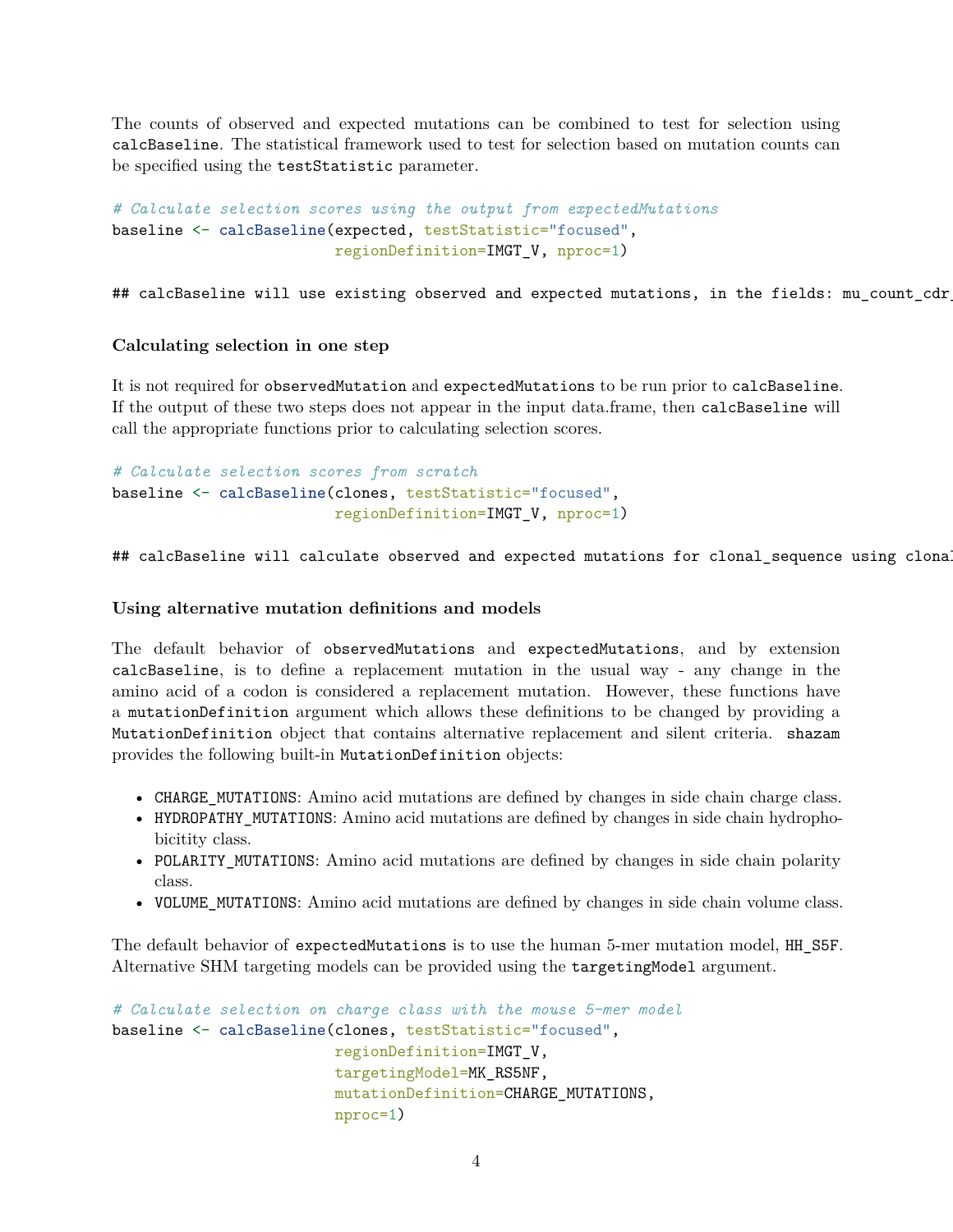## <span id="page-4-0"></span>**Group and convolve individual selection distributions**

To compare the selection scores of groups of sequences, the sequences must be convolved into a single PDF representing each group. In the example dataset, the sample\_id field corresponds to samples taken at different time points before and after an influenza vaccination and the c call field specifies the isotype of the sequence. The groupBaseline function convolves the BASELINe PDFs of individual sequences/clones to get a combined PDF. The field(s) by which to group the sequences are specified with the groupBy parameter.

The groupBaseline function automatically calls summarizeBaseline to generate summary statistics based on the requested groupings, and populates the stats slot of the input Baseline object with the number of sequences with observed mutations for each region, mean selection scores, 95% confidence intervals, and p-values with positive signs indicating the presence of positive selection and/or p-values with negative signs indicating the presence of negative selection. The magnitudes of the p-values (without the signs) should be interpreted as analagous to a t-test.

#### **Grouping by a single annotation**

The following example generates a single selection PDF for each unique annotation in the sample id column.

```
# Combine selection scores by time-point
grouped 1 <- groupBaseline(baseline, groupBy="sample id")
```
#### **Subsetting and grouping by multiple annotations**

Grouping by multiple annotations follows the sample procedure as a single annotation by simply adding columns to the groupBy argument. Subsetting the data can be performed before or after generating selection PDFs via calcBaseline. However, note that subsetting may impact the clonal representative sequences generated by collapseClones. In the following example subsetting precedes the collapsing of clonal groups.

```
# Subset the original data to switched isotypes
db sub \leq subset(ExampleDb, c call \frac{\pi}{2}in\frac{\pi}{2} c("IGHM", "IGHG"))
# Collapse clonal groups into single sequence
clones_sub <- collapseClones(db_sub, cloneColumn="clone_id",
                               sequenceColumn="sequence_alignment",
                               germlineColumn="germline_alignment_d_mask",
                               regionDefinition=IMGT_V,
                               method="thresholdedFreq", minimumFrequency=0.6,
                               includeAmbiguous=FALSE, breakTiesStochastic=FALSE,
                               nproc=1)
# Calculate selection scores from scratch
```

```
baseline_sub <- calcBaseline(clones_sub, testStatistic="focused",
                             regionDefinition=IMGT_V, nproc=1)
```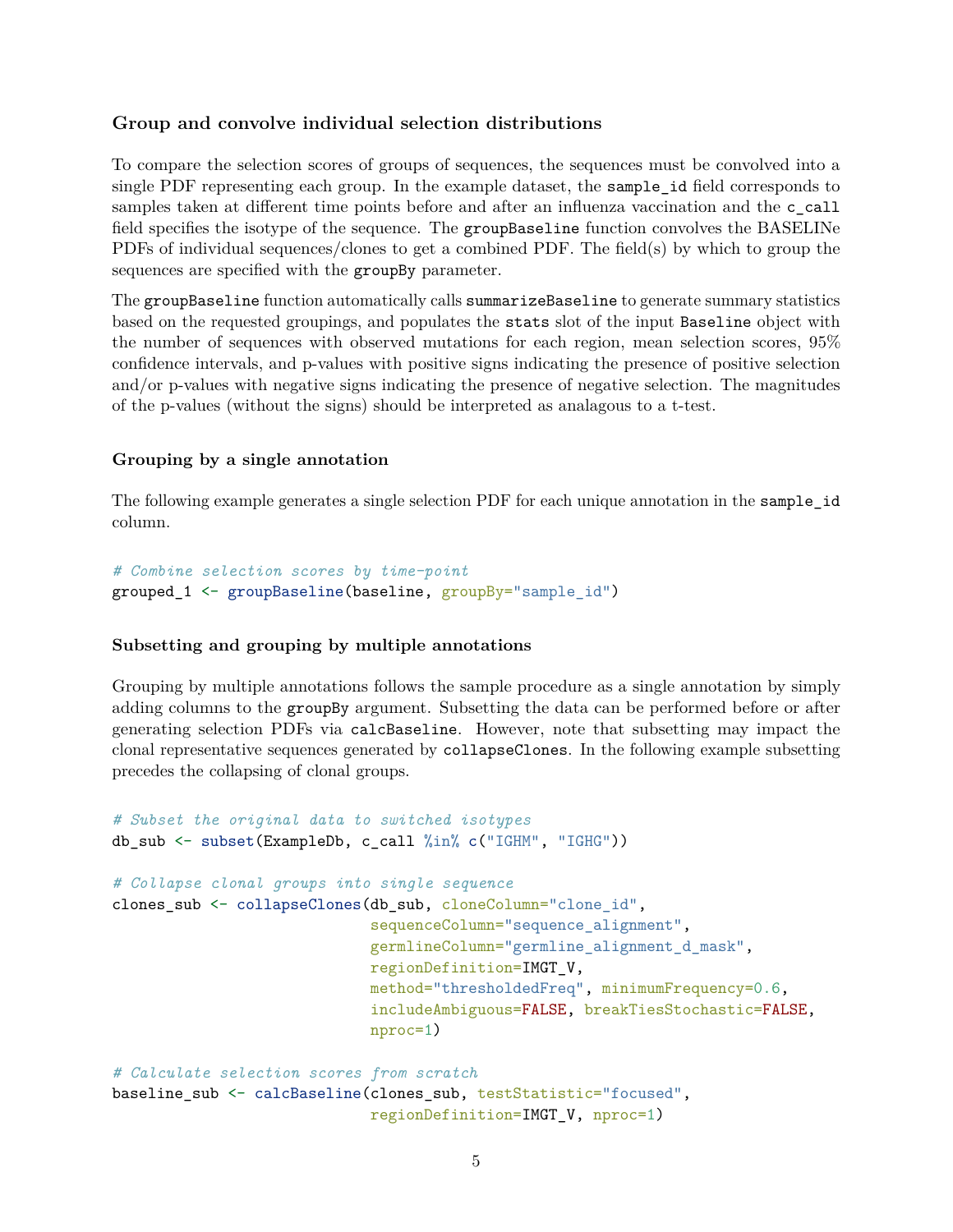## calcBaseline will calculate observed and expected mutations for clonal\_sequence using clona

```
# Combine selection scores by time-point and isotype
grouped_2 <- groupBaseline(baseline_sub, groupBy=c("sample_id", "c_call"))
```
#### **Convolving variables at multiple levels**

To make selection comparisons using two levels of variables, you would need two iterations of groupings, where the first iteration of groupBaseline groups on both variables, and the second iteration groups on the "outer" variable. For example, if a data set has both case and control subjects, annotated in status and subject columns, then generating convolved PDFs for each status would be performed as:

```
# First group by subject and status
subject_grouped <- groupBaseline(baseline, groupBy=c("status", "subject"))
# Then group the output by status
status_grouped <- groupBaseline(subject_grouped, groupBy="status")
```
#### **Testing the difference in selection PDFs between groups**

The testBaseline function will perform significance testing between two grouped BASELINe PDFs, by region, and return a data.frame with the following information:

- region: The sequence region, such as  $cdr$  and  $fwr$ .
- test: The name of the two groups compared.
- pvalue: Two-sided p-value for the comparison.
- fdr: FDR corrected p-value.

```
testBaseline(grouped_1, groupBy="sample_id")
```
## region test pvalue fdr ## 1 cdr -1h != +7d 0.05019208 0.08610636 ## 2 fwr -1h != +7d 0.08610636 0.08610636

#### <span id="page-5-0"></span>**Plot and compare selection scores for groups**

plotBaselineSummary plots the mean and confidence interval of selection scores for the given groups. The idColumn argument specifies the field that contains identifiers of the groups of sequences. If there is a secondary field by which the sequences are grouped, this can be specified using the groupColumn. This secondary grouping can have a user-defined color palette passed into groupColors or can be separated into facets by setting the facetBy="group". The subsetRegions argument can be used to visualize selection of specific regions. Several examples utilizing these different parameters are provided below.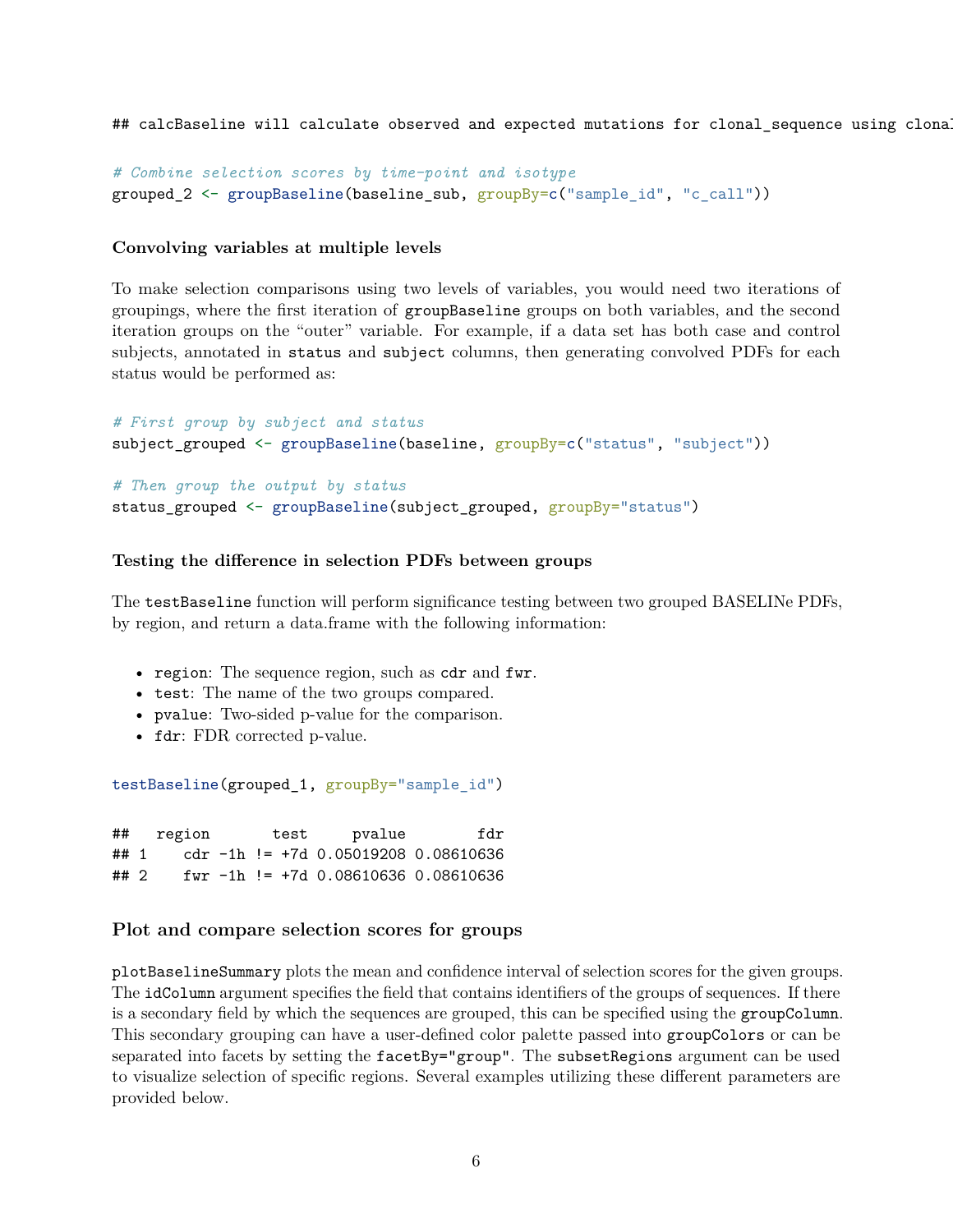```
# Set sample and isotype colors
sample_colors <- c("-1h"="seagreen", "+7d"="steelblue")
isotype_colors <- c("IGHM"="darkorchid", "IGHD"="firebrick",
                    "IGHG"="seagreen", "IGHA"="steelblue")
```
*# Plot mean and confidence interval by time-point* plotBaselineSummary(grouped\_1, "sample\_id")



*# Plot selection scores by time-point and isotype for only CDR* plotBaselineSummary(grouped\_2, "sample\_id", "c\_call", groupColors=isotype\_colors, subsetRegions="cdr")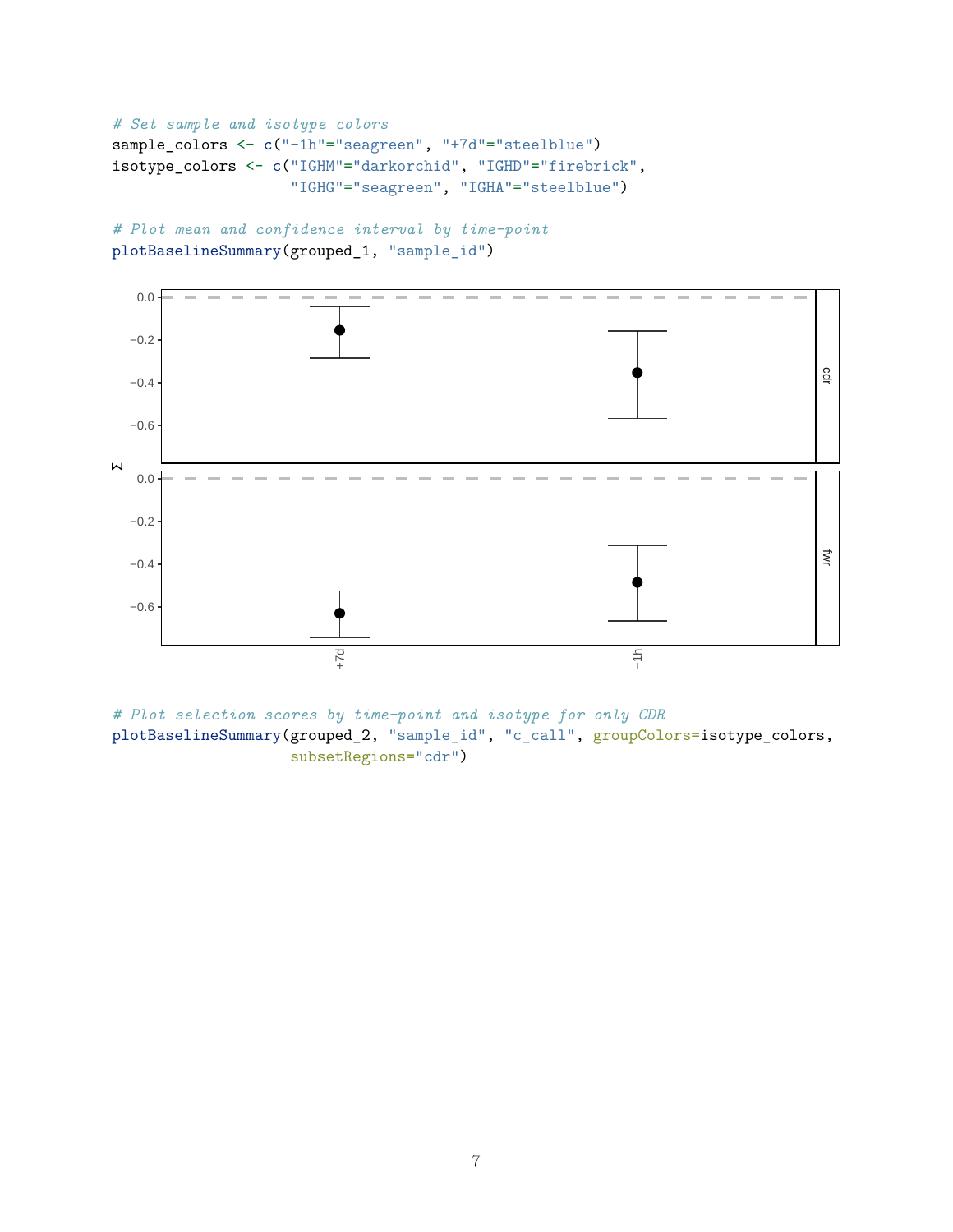

*# Group by CDR/FWR and facet by isotype*

plotBaselineSummary(grouped\_2, "sample\_id", "c\_call", facetBy="group")



plotBaselineDensity plots the full Baseline PDF of selection scores for the given groups. The parameters are the same as those for plotBaselineSummary. However, rather than plotting the mean and confidence interval, the full density function is shown.

```
# Plot selection PDFs for a subset of the data
plotBaselineDensity(grouped_2, "c_call", groupColumn="sample_id", colorElement="group",
                    colorValues=sample_colors, sigmaLimits=c(-1, 1))
```